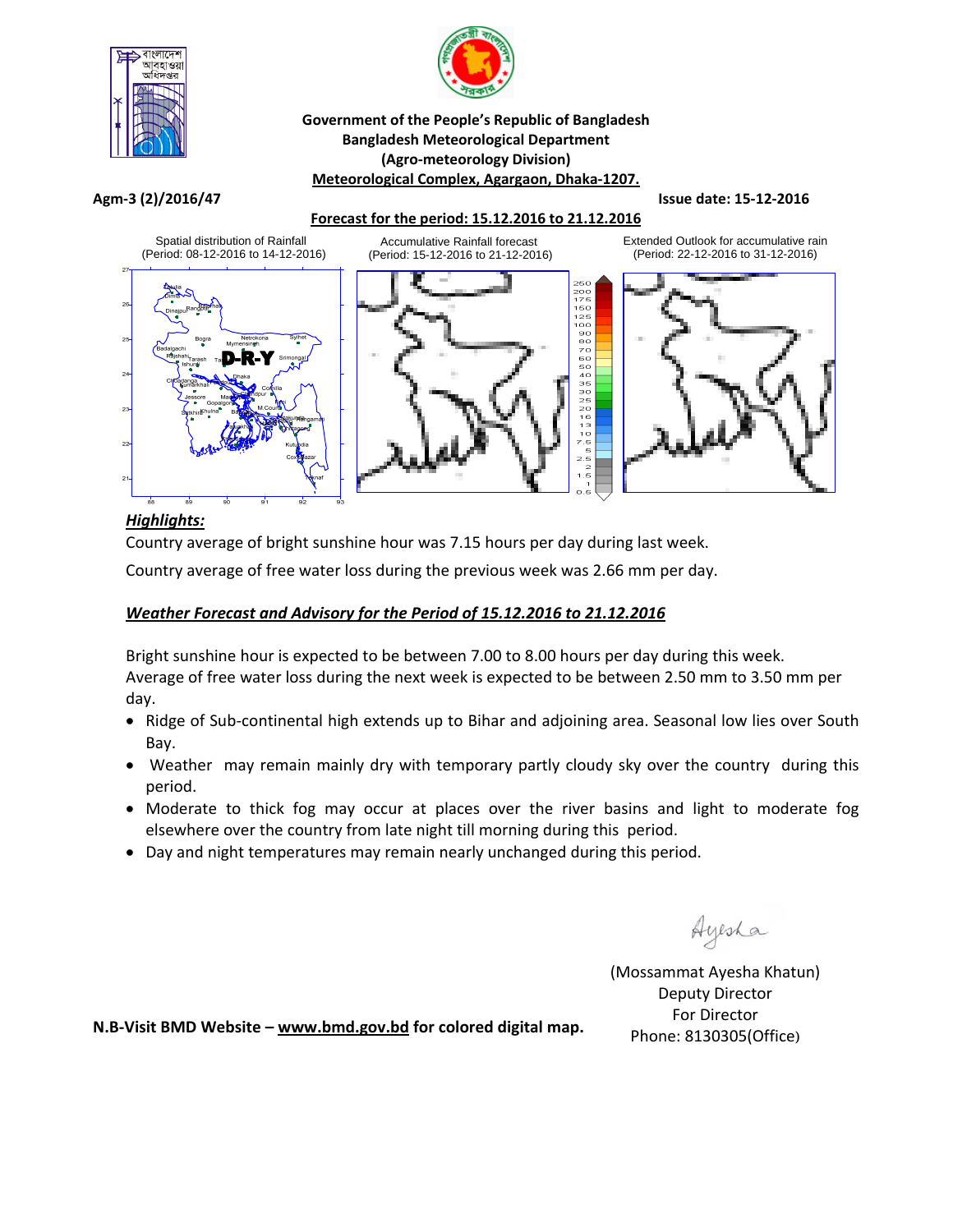#### **Bengali Version**

# পূৰ্বাভাস, সময়: **১৫-১২-২০১৬ থেকে ২১-১২-২০১৬**



# প্ৰধান বৈশিষ্ট্য সম<del>ূ</del>হঃ-

গত সপ্তাহে দেশের দৈনিক উজ্জ্বল সূর্যকিরণ কালের গড় ৭.১৫ ঘন্টা ছিল । গত সপ্তাহে দেশের দৈনিক বাম্পীভবনের গড ২.৬৬ মিঃ মিঃ ছিল।

## আবহাওয়ার পূর্বাভাসঃ- ১৫-১২-২০১৬ থেকে ২১-১২-২০১৬ *ইং পর্য*ন্ত।

এ সপ্তাহে দৈনিক উজ্জ্বল সূর্য কিরণ কাল ৭.০০ থেকে ৮.০০ ঘন্টার মধ্যে থাকতে পারে ।

আগামী সপ্তাহের বাষ্পীভবনের দৈনিক গড় ২.৫০ মিঃ মিঃ থেকে ৩.৫০ মিঃমিঃ থাকতে পারে।

- *উপ-মহাদেশীয় উচ্চ চাপ বলয়ের বর্ধিতাংশ* বিহার ও তৎসংলগ্ন এলাকা পর্যন্ত বিস্তৃত। স্বাভাবিক লঘুচাপ দক্ষিণ বঙ্গোপসাগরে অবস্থান করছে।
- $\bullet$  এ সময়ে আকাশ আংশিক মেঘলাসহ সারাদেশের আবহাওয়া প্রধানতঃ শুষ্ক থাকতে পারে ।
- এ সময়ে শেষরাত হতে সকাল পর্যন্ত নদী অববাহিকায় মাঝারী থেকে ভারী কুয়াশা পড়তে পারে এবং দেশের অন্যত্র হাঙ্কা থেকে মাঝারী ধরণের কুয়াশা পড়তে পারে।
- এ সপ্তাহে সারাদেশে দিন ও রাতের তাপমাত্রা প্রায় অপরিবর্তিত থাকতে পারে ।

Ayesha

(মোসাম্মৎ আয়শা খাতুন) উপ-পরিচালক পরিচালকের পক্ষে ফোনঃ ৮১৩০৩০৫(দপ্তর)

বিঃ দ্রঃ- পূর্বাভাসের ডিজিটাল map দেখতে visit করুন- www.bmd.gov.bd